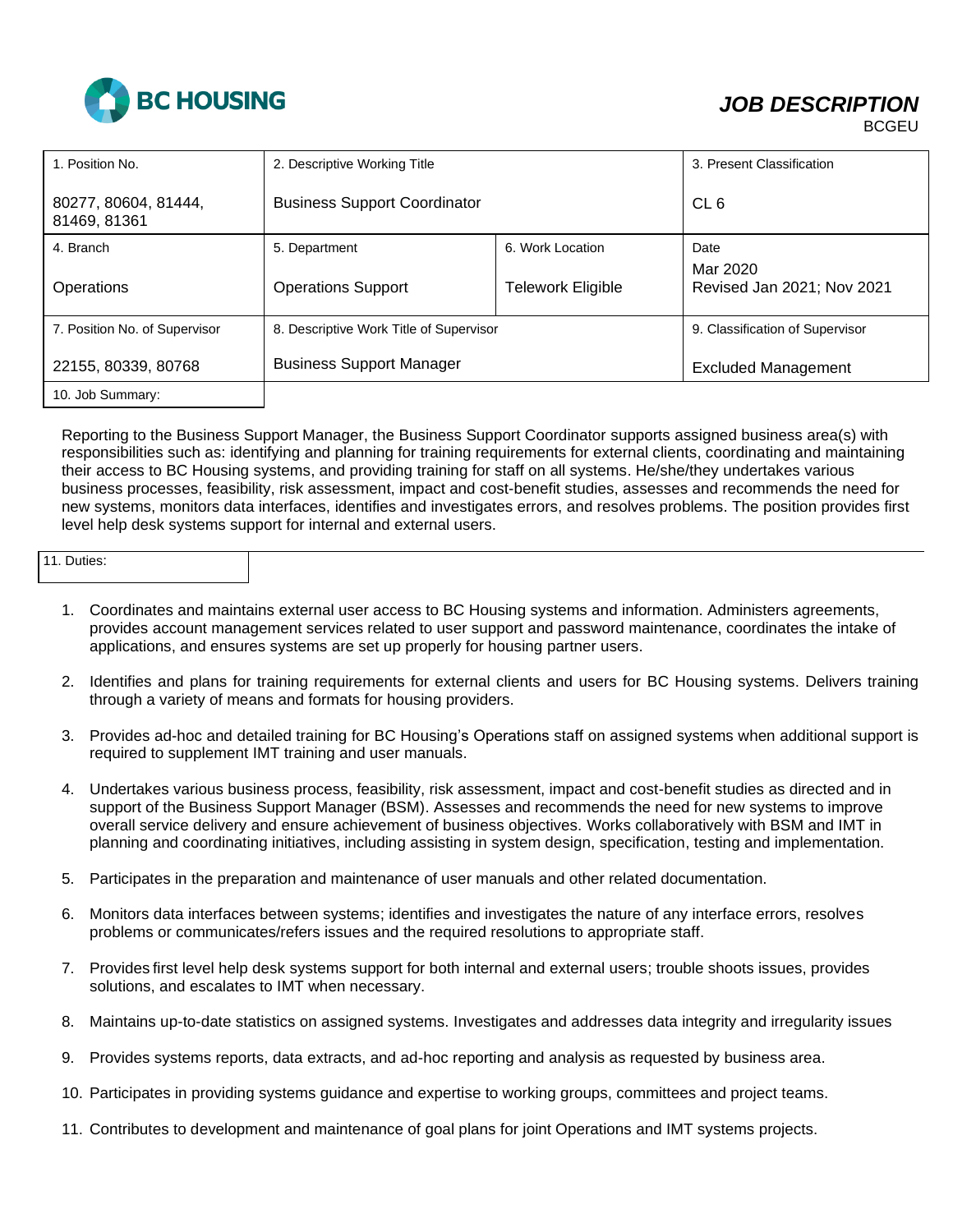- 12. Develops and maintains effective relationships within and outside the business area that lead to a thorough understanding of current and emerging business needs.
- 13. Performs other related duties that do not affect the nature of the job, including participating on project task teams or assisting with special assignments.